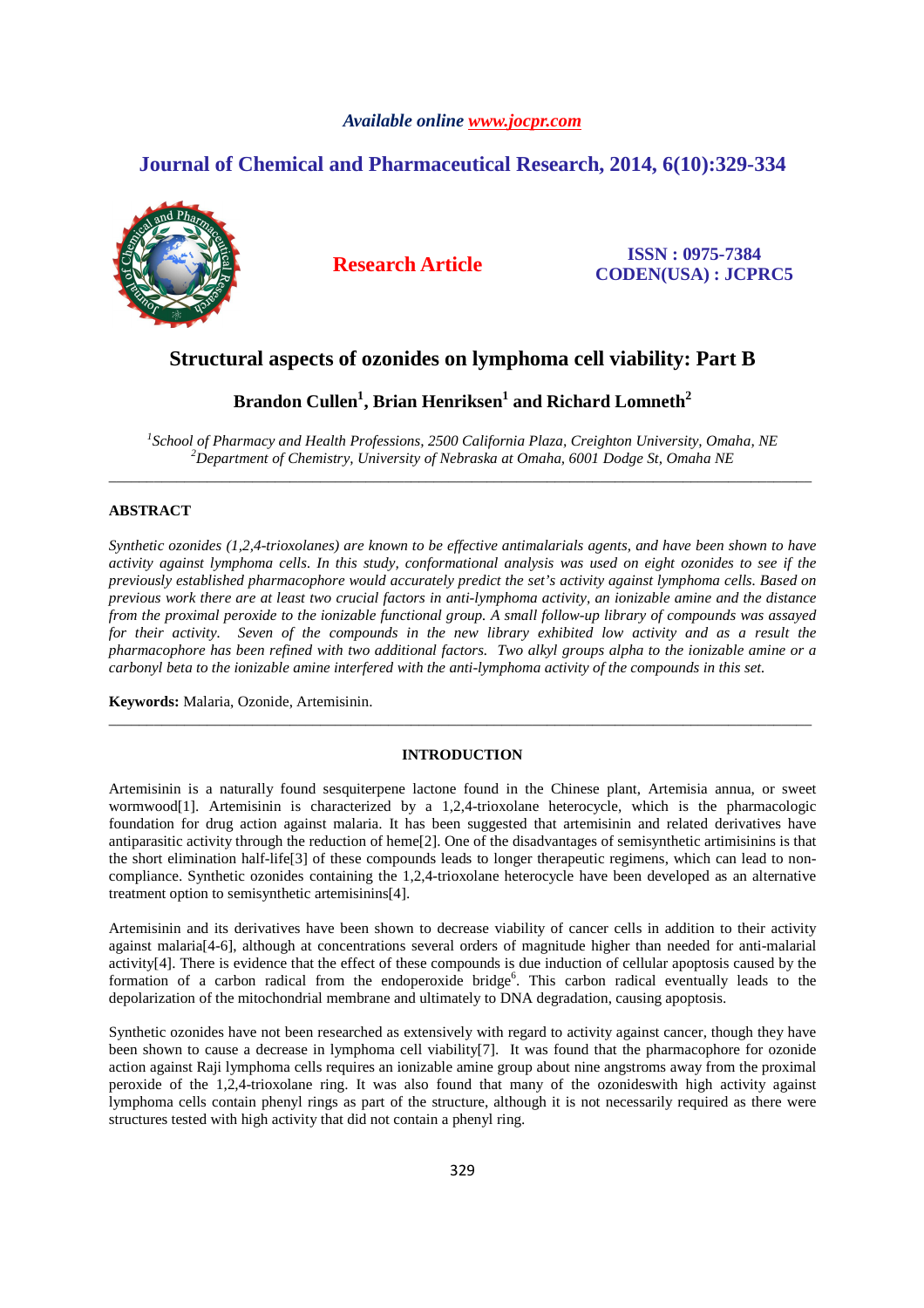In this study, we have analyzed the structure of eight ozonides (Figure 1) to determine if we could use the previously reported model to predict the activity of ozonides towards lymphoma cells. The results indicate the model worked well to identify compounds of low activity while also demonstrating the model needed refinement to better predict the effect of "bulky" groups near the protonated primary amine that is critical for activity.

*\_\_\_\_\_\_\_\_\_\_\_\_\_\_\_\_\_\_\_\_\_\_\_\_\_\_\_\_\_\_\_\_\_\_\_\_\_\_\_\_\_\_\_\_\_\_\_\_\_\_\_\_\_\_\_\_\_\_\_\_\_\_\_\_\_\_\_\_\_\_\_\_\_\_\_\_\_\_*

#### Figure 1: Ozonide Structures



#### **EXPERIMENTAL SECTION**

The library of compounds in Figure 1 was generated, protonated and minimized at a simulated pH 7.4 using the Protonate 3D function in MOE. Molecules were minimized using the MMFF94x forcefield and aligned using the Flexible Alignment feature in MOE.

Raji lymphoma cells were grown in T-25 flasks in RPMI 1640 media supplemented with 10% fetal calf serum (Hyclone), 2 mM L-glutamine and 100  $\mu$ g/mL penicillin-streptomycin (GIBCO) at 37 °C in a humidified 5% CO<sub>2</sub> incubator. When cells became dense and the media started to turn slightly acidic, the cells were subcultured by removing a small volume of cell suspension (1 mL) and adding the cells to 7 mL fresh complete supplemented media.

Raji cells growing in T-25 flasks were counted using a hemocytometer and an inverted microscope. Cells (50,000 in 100 µL fresh media) were added to each well of a 96 well plate and exposed to the experimental treatment or solvent control for 2 days unless otherwise noted. Cell viability was determined using the MTT method [9,10] similar to the conditions used by Mercer, et al [8]. After exposure to the test compounds, 25 µL MTT reagent (5 mg/mL 1-(4,5 dimethylthiazol-2-yl)-5-diphenylformazan in phosphate buffered saline) was added to each well and the cells were incubated for 2 hours at 37 °C. After the 2 hour incubation, 100  $\mu$ L of stop solution (pH ~4.7, 50%) dimethylformamide, 20% sodium dodecylsulfate, 0.5% of an 80% acetic acid/2.5% hydrochloric acid solution) was added. Cells were covered and sealed with Parafilm (Pechiney Plastic Packaging) and incubated overnight at 37<sup>o</sup>C to dissolve the cells and the purple product. Absorbance of the purple solution was measured at 550 nm using a platereader spectrophotometer. All cell studies were performed at least in replicates of 6 with average background absorbance (MTT reagent in wells without cells) subtracted. Cell viability was reported as a percent absorbance relative to control cells. Control cells were exposed to the same concentration of solvent as the cells treated with test compounds. Artesunate was used in each experiment as a positive control and generally 10 µM artesunate-treated cell viability was ~30-50% that of control. Compounds were dissolved in either dimethyl sulfoxide (DMSO) or ethanol to make stock concentrations 100 times the concentration studied during the experiment.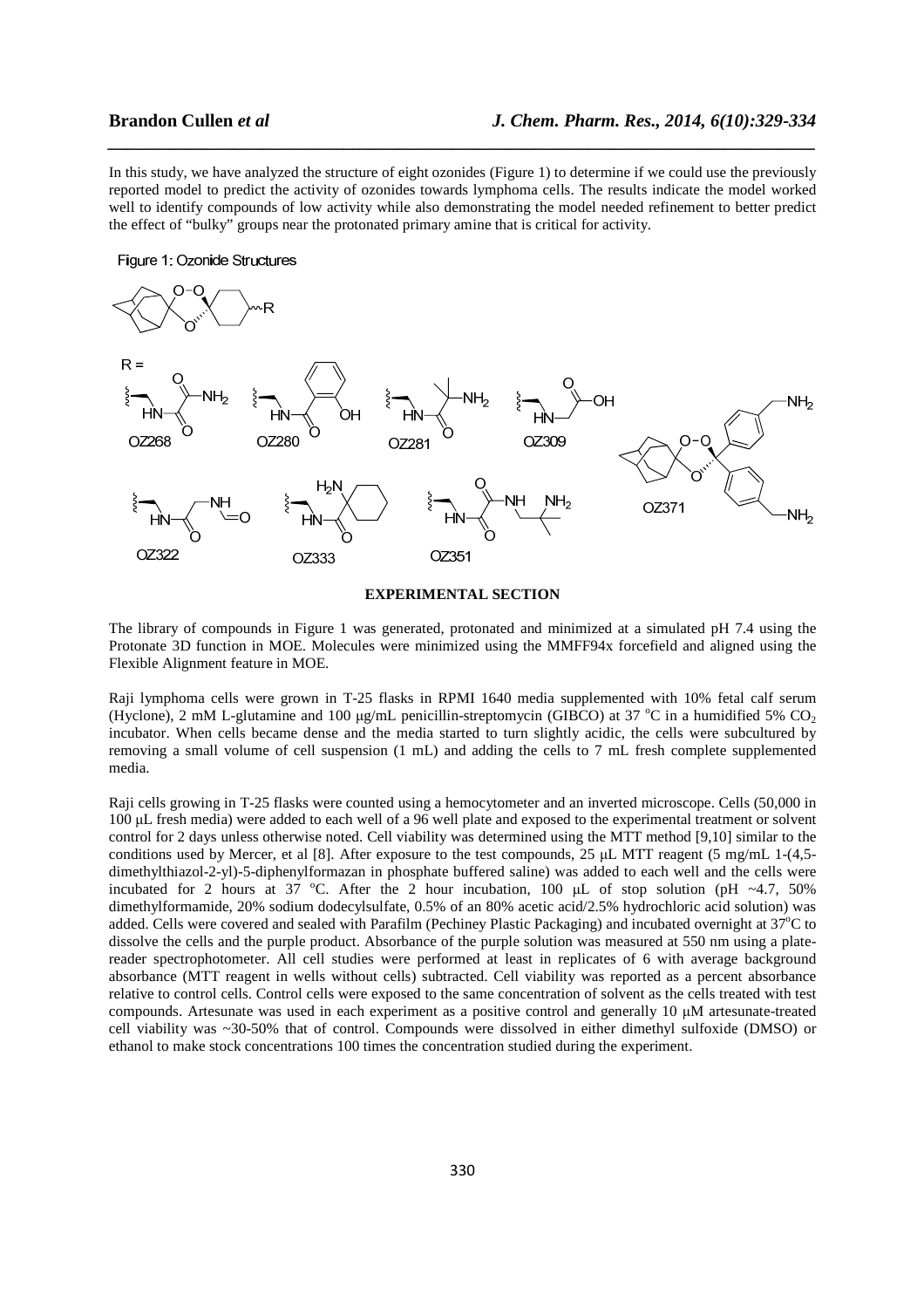## **Brandon Cullen** *et al*

.

#### **RESULTS**

*\_\_\_\_\_\_\_\_\_\_\_\_\_\_\_\_\_\_\_\_\_\_\_\_\_\_\_\_\_\_\_\_\_\_\_\_\_\_\_\_\_\_\_\_\_\_\_\_\_\_\_\_\_\_\_\_\_\_\_\_\_\_\_\_\_\_\_\_\_\_\_\_\_\_\_\_\_\_*

The compounds in this set were overlaid employing the Flexible Alignment application in MOE. Alignment of the compounds was performed as described previously[7]and is shown in Figure 2. With the majority of compounds containing an amide near the cyclohexyl ring, it is not surprising the overall geometry of these compounds is so similar



#### **Figure 2: The alignment image for ozonide molecules. In this image, the nitrogens are blue, oxygens are red, and carbons are grey. Hydrogens are omitted for clarity**

The distances from the trioxolane oxygens to the functional groups are given in Table 1. Distances were measured to The distances from the trioxolane oxygens to the functional groups are given in Table 1. Distances were measured to<br>primary amines for OZ281, OZ333, and OZ351, secondary amine for OZ309, primary amides for OZ268 and<br>OZ322, OZ322, and phenolic oxygen for OZ280. For OZ371, distances are given to each of the amine groups, labeled Top OZ371, and Bottom in Table 1 in relation to the trioxolane ring.

| Molecule       | Distance from Proximal peroxide to functional group (A) | Distance from non-peroxide oxygen to functional group $(A)$ |
|----------------|---------------------------------------------------------|-------------------------------------------------------------|
| OZ268          | 7.89                                                    | 8.80                                                        |
| <b>OZ280</b>   | 9.11                                                    | 9.38                                                        |
| OZ281          | 7.75                                                    | 8.65                                                        |
| OZ309          | 5.77                                                    | 6.70                                                        |
| OZ322          | 7.50                                                    | 8.12                                                        |
| OZ333          | 9.07                                                    | 9.29                                                        |
| OZ351          | 10.94                                                   | 11.82                                                       |
| $OZ371$ (top)  | 7.30                                                    | 7.18                                                        |
| OZ371 (bottom) | 7.30                                                    | 7.22                                                        |

Table 1: Distance from trioxolane oxygen to functional group of interest in angstroms (Å)

OZ281, OZ333, and OZ351 appeared to be likely candidates for high activity since they contain ionizable amines. The molecular distance from the ionizable amine to the trioxolane oxygens shows that OZ333 was within the predicted pharmacophore distance for activity against Raji lymphomas. However, none of these ozonides showed significant activity *in vitro* against Raji lymphoma cells, with cell viability greater than 70% for each of these three significant activity *in vitro* against Raji lymphoma cells, with cell viability greater than 70% for each of these three<br>compounds. OZ281 and OZ351 share the dialkyl motif alpha to the ionizable amine and the distance fro proximal peroxide oxygen to the amine nitrogen in both is outside the optimal range. In addition, OZ281 and OZ333 share a beta carbonyl feature as part of an amide. To better understand why OZ333 does not have high activity against lymphoma cells, the compound was compared to a library of molecules with known activity against Raji lymphoma cells. The highly active compounds were aligned with each other according to Henriksen et. al.[7], and held constant in the alignment of OZ333. The alignment picture is given in Figure 3. **J. Chem. Pharm. Res., 2014, 6(10):329-334**<br>
TIS<br>
Sible Aligament application in MOE. Aligament of the<br>
shown in Figure 2. With the majority of compounds is so<br>
shown in Figure 2. With the majority of compounds is so<br>
the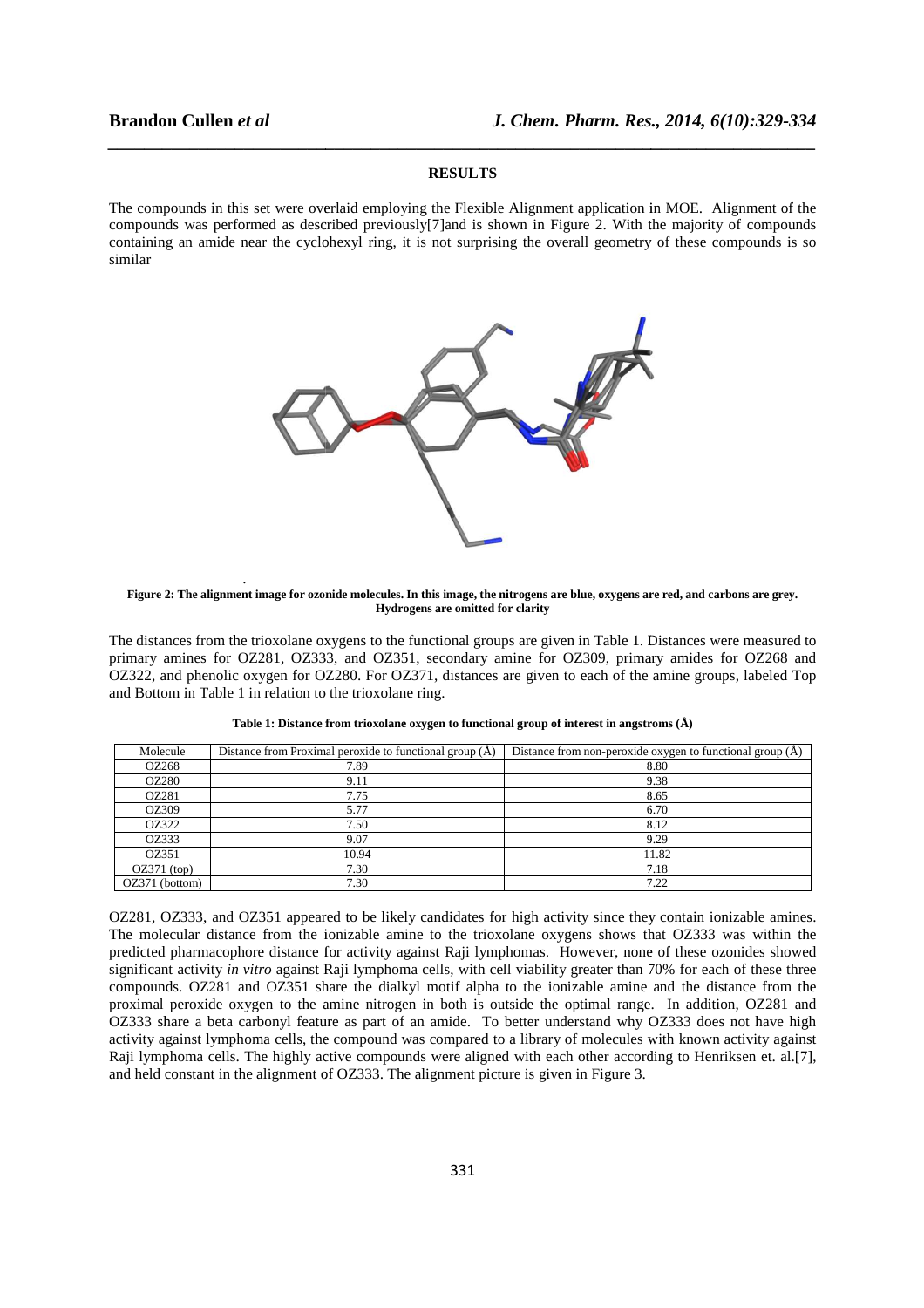

**Figure 1: Alignment picture of highly active molecules with OZ333** 

In this alignment picture, OZ333 is rendered as ball and stick, with the carbonyl group aligning with the oxygens of the highly active molecules. Manual rotation of the sigma bonds did not result in a conformationally favorable orientation of OZ333 with the desired distance between the ionizable amine and the peroxide oxygens. Ext, with the carbonyl group aligning with the oxygens of<br>the bonds did not result in a conformationally favorable<br>ionizable amine and the peroxide oxygens.<br>**SION**<br>mphoma cell viability is that there is an optimal distance

## **DISCUSSION**

The established hypothesis for the effect of ozonides on lymphoma cell viability is that there is an optimal between the 1,2,4-trioxylane heterocycle and an ionizable amine group. The established distance for high activity against Raji lymphoma cell viability is given as  $9.00\pm0.41$  angstroms from the proximal peroxide of the trioxolane between the 1,2,4-trioxylane heterocycle and an ionizable amine group. The established distance for high activity against Raji lymphoma cell viability is given as 9.00±0.41 angstroms from the proximal peroxide of the triox features: the adamantane and 1,2,4-trioxolane heterocycles, and an ionizable amine within a certain distance range from a peroxide oxygen, which is predicted to be be predominately protonated at physiological pH. features: the adamantane and 1,2,4-trioxolane heterocycles, and an ionizable amine within a certain distance range<br>from a peroxide oxygen, which is predicted to be predominately protonated at physiological pH.<br>OZ268 and OZ

OZ268 and OZ322 have nitrogens within the distance hypothesized as a potential pharmacophore feature, but they<br>are both found in neutral amide groups. The hydroxyl functional group for OZ280 is the correct distance for the hypothesized pharmacophore, but the functional group is uncharged at physiological pH confirming the importance of an ionizable amine. Based on the hypothesis that the ozonide must have an ionizable amine at the correct distance of an ionizable amine. Based on the hypothesis that the ozonide must have an ionizable amine at the correct distance<br>away from the trioxolane ring to have action against lymphoma cells, it can be hypothesized that OZ268, O and OZ322 would have low activity. cells, it can be hypothesized that OZ268, OZ280,<br>amine in OZ309 is much shorter than all the other<br>s found previously for highly active compounds[7]

The distance from the proximal peroxide oxygen to the secondary amine in OZ309 is much shorter than all the other compounds and much less than the value of  $9.00 \pm 0.41$  angstroms found previously for highly active compounds This is consistent with low activity towards lymphoma cells.

Three other compounds in the new library also exhibited low activity. As a result of the low activity the pharmacophore has been refined with some factors that stand out but need additional compounds to delineate the importance of each respective feature. OZ281 and OZ351 are outside the optimal distance between the proximal peroxide oxygen and ionizable amine. In addition, the presence of an amide and the ability of the ionizable amine to form a putative intramolecular hydrogen bond appears to be related to the activity of the highly active compounds contain an amide. Furthermore, two alkyl groups alpha to the ionizable amine as demonstrated by OZ281 and OZ351 or a cycloalkyl group such as OZ333 may influence the activity of these compounds. he optimal distance between the proximal<br>de and the ability of the ionizable amine to<br>he activity of the compound. None of the

The ozonide compounds from this set, and the previously published set, able to form intramolecular hydrogen bonds exhibited low activity. This low activity was unexpected since some of the intramolecular interactions would exhibited low activity. This low activity was unexpected since some of the intramolecular interactions would involve intramolecular seven or eight membered rings, such as OZ351. Proteases, an area of active investigation i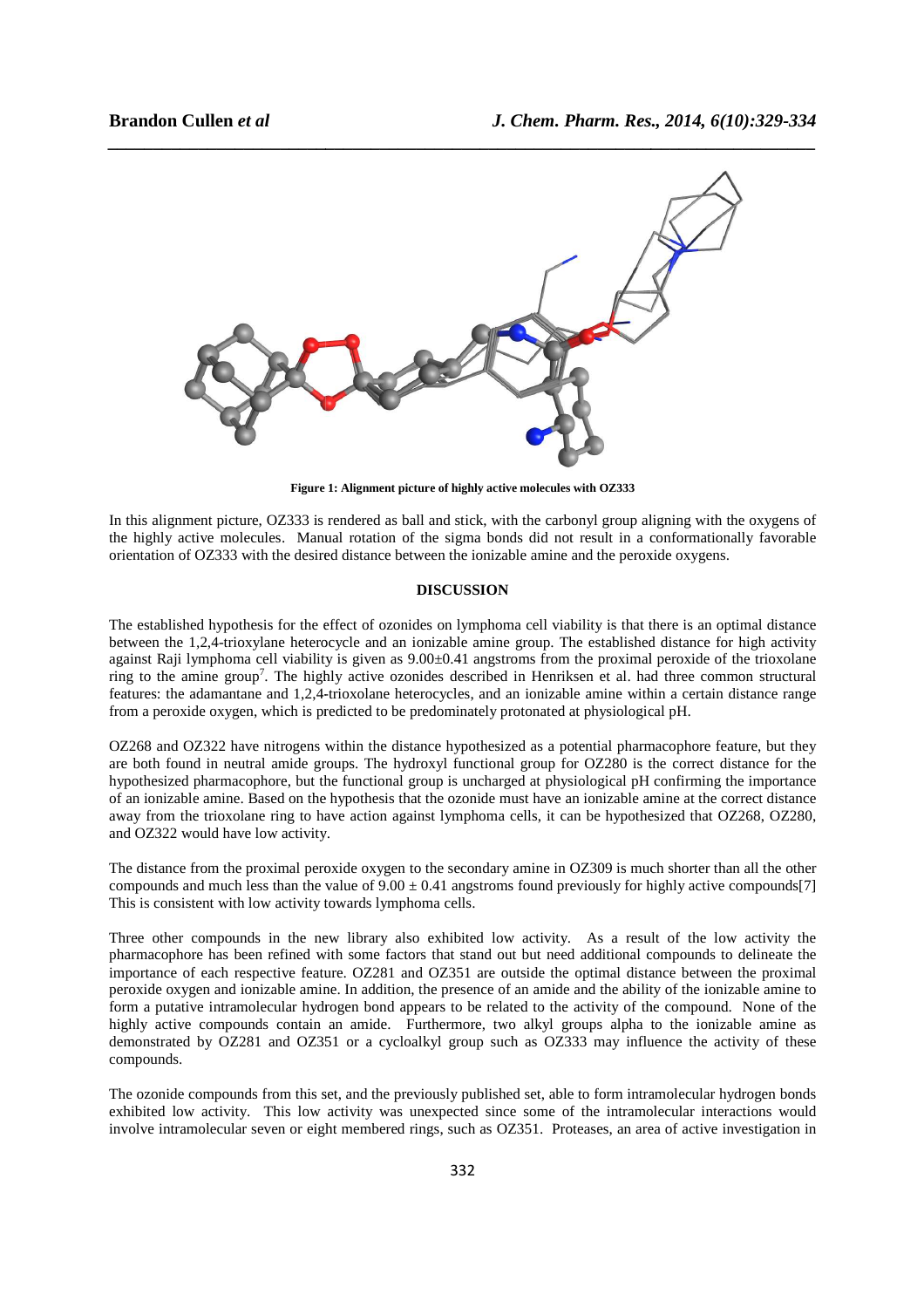lymphoma cells, may be cleaving the compounds and leading to their subsequent poor activity.Since the highly active compounds contained an ionizable amine and none of those compounds contain an amide it's reasonable that proteolytic inactivation may be the primary culprit for low activity compounds that otherwise meet the previously established pharmacophore features necessary for high activity.

*\_\_\_\_\_\_\_\_\_\_\_\_\_\_\_\_\_\_\_\_\_\_\_\_\_\_\_\_\_\_\_\_\_\_\_\_\_\_\_\_\_\_\_\_\_\_\_\_\_\_\_\_\_\_\_\_\_\_\_\_\_\_\_\_\_\_\_\_\_\_\_\_\_\_\_\_\_\_*

OZ284 and OZ348, previously published, were the two compounds in the library to exhibit intermediate activity. OZ284 contains an amide in resonance with an aromatic ring and therefore has a less nucleophilic carbonyl carbon in its amide. Its amine is also attached to an aromatic ring so its lone pair of electrons are in resonance resulting in a lower likelihood for ionization based on  $pK_a$  so its intermediate activity could be the result of either its weaker ability to act as a base, its amide being less susceptible to proteolytic cleavage or some combination of the two.OZ348 contains alkyl groups alpha to the ionizable amine as well as the ability to form an intramolecular hydrogen bond but it contains a urea functional group instead of an amide. The difference in the urea oxygen's partial negative character may account for its intermediate, instead of low, activity in the Raji cell line again to its potentially less labile amide. Once again it remains unclear what role the methyl groups alpha to the amine play in its activity and remains a site for further investigation.

OZ335 is an analog of OZ281 but only contains one alpha methyl compared to OZ281's two alpha methyl groups. Both compounds exhibited low activity but are able to form five membered rings through intramolecular hydrogen bonding. It is unclear whether the presence of alkyl groups on the alpha carbon, intramolecular hydrogen bonding involving the amine or the presence of the amide functional group contribute the most to the low anti-lymphoma activity of these compounds.However, the group of highly active compounds includes secondary amines and compounds which could theoretically form rings through intramolecular hydrogen bonds, while none of the compounds with high anti-lymphoma activity contain the amide functional group<sup>7</sup>.

Taking the new information into consideration the pharmacophore model for this class of compounds has been refined to exclude compounds that contain amides. Whether the amides are labile to protease activity or if they provide intramolecular charge stabilization that interferes with receptor binding remains unclear. Steric bulk on the ionizable amine, or alpha to it, do not appear to be having a negative impact on the compound's activity. Although OZ371 is the only branched inhibitor in the set it exhibits high activity and follows the putative pharmacophore's rules. It maintains an ionizable amine and does not have the ability to form an intramolecular hydrogen bond.Although the distance between its ozonide and ionizable amine is shorter than the high activity compounds reported previously, having two ionizable amines may allow it to have an additional affinity interaction with the target receptor. Since the plane of symmetry of this compound is unique in the set of compounds assayed so far it provides an exciting new direction for pursuing additional highly active analogs.

#### **CONCLUSION**

In conclusion, a library of ozonides was generated and analyzed using the previous pharmacophore of ozonide action against lymphoma cells as a guide. The set included compounds that were not anticipated to have strong antilymphoma activity to confirm the previous pharmacophore. As expected, compounds without a predominately positively charged functional group at the proper distance from the trioxolane did not have activity. Three of four compounds with ionizable amines had no activity, but the three shared the common feature of amide bonds. As a result the pharmacophore for this class of compounds has been further refined to exclude compounds able to form intramolecular hydrogen bonds. Without further investigation it is unclear if the potentially labile amide or intramolecular hydrogen bonding results in loss of anti-lymphoma activity. OZ371's unique branched structure did highlight the importance of an ionizable amine with no ability to form intramolecular hydrogen bonds or labile functional groups in the highly active compounds. Furthermore, it demonstrated that a wide variety of constrained geometry analogs would be tolerated by the receptor as long as the distance and ionizable amine features are maintained.

#### **Acknowledgements**

We would like to thank Jonathan L. Vennerstrom, Yuxiang Dong, Alex Buga, and Shawn Brandenburg for their various and invaluable help. We would also like to thank the University of Nebraska at Omaha Chemistry Department.